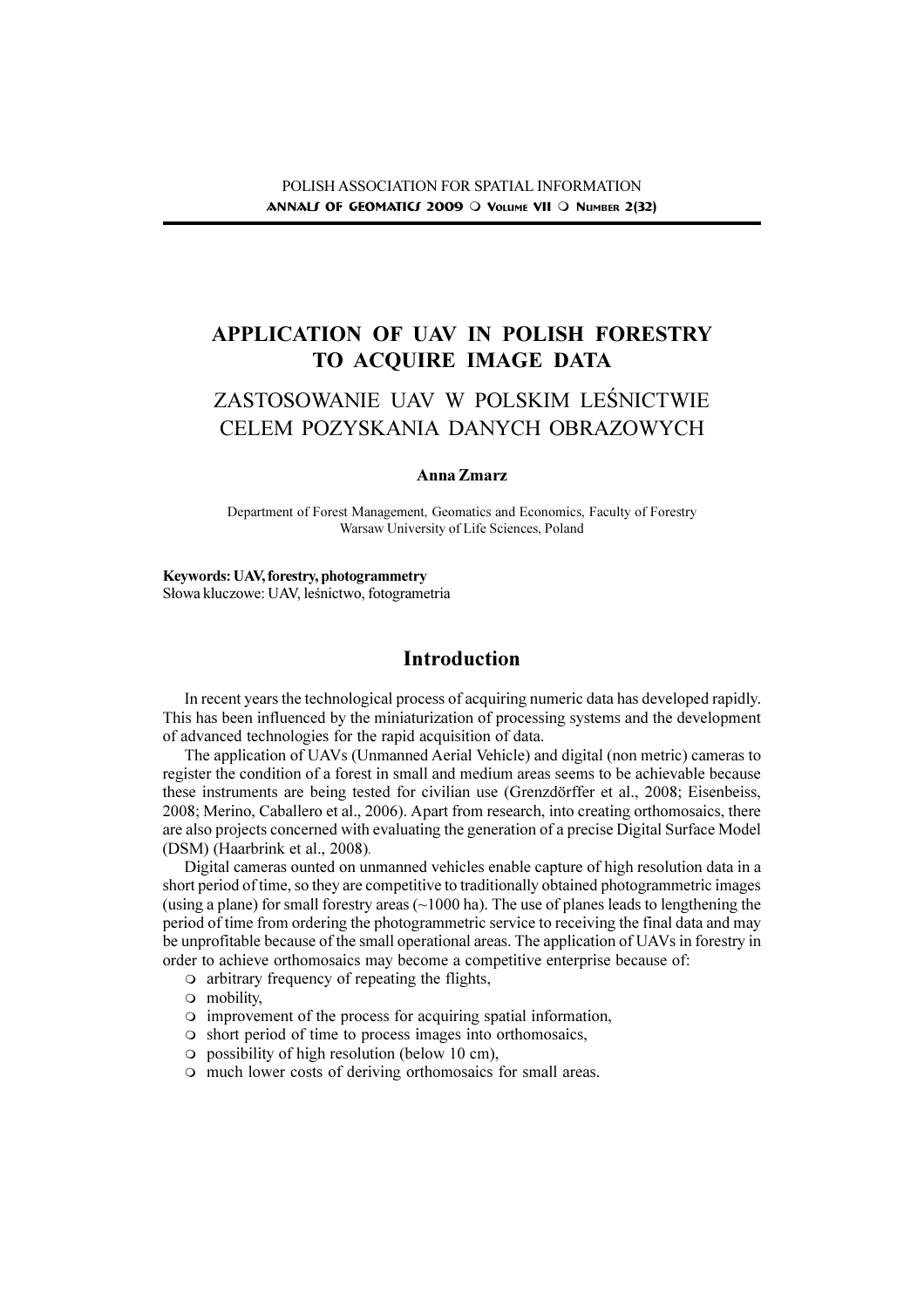In Polish forestry, the use of UAVs is an innovative operation. Testing this methodology for forest management will not only introduce a new alternative means of measuring the changes in the forest, but also will enable the definition of the chosen features of a forest stand. The specific characteristics of forest stands introduces a number of difficulties to obtaining precise orthomosaics. The particular issue is the vertical structure of the area, with gaps, individual trees projecting above the surface, and surface variations caused by different species, maturity, etc. As a result, the application of the method to selected forest areas will be carried out over a short period of time and also use FNM (Forestry Numeric Maps) as vector data in association with the latest raster data.

### Unmanned Aerial Vehicle (UAV)

In these tests, a UAV with a gross vehicle weight (GVW) of 5 kilograms and equipped with electric drive was used. The sensor platform, weighing 1.25 kg, comprises a calibrated digital camera with a permanent focal length recording the image in a range of natural colors. The UAV is equipped with GPS and autonomous mission capability  $-$  Autopilot, with the possibility of correcting the route during flight. Thus, after the flight mission, we are in possession of the recorded flight parameters, which are used when converting the images into orthomosaics. The area covered by a single flight may cover several square kilometers (Fig. 1) with an operational flight time of  $30-40$  minutes.

#### Methodology connected with taking images

The project is divided into phases – field measurements and image processing: Phase  $I$  – field measurements

- m Planning the flight over study areas with different forest stand characteristics and specifying optimal conditions for the UAV flight.
- $\circ$  Collecting data (geometrical and semantic) from the chosen reference objects (researchable). They will be used to specify the accuracy of raster data.
- $\circ$  Carrying out the UAV flight missions.
- Phase  $II$  image processing
- m Generating orthomosaics with ground sampling distance below 100 mm.
- $\circ$  Generating DSM models.
- $\circ$  Defining accuracy on the basis of the reference data.
- $\circ$  Defining conditions to apply the suggested method in forestry practice.
- m Verifying the photogrammetric and remote sensing quality of collected data and their usefulness for solving forestry issues.

The work was performed in Rogów and Głuchów, which belong to the Forest Experimental Station in Rogów. These areas differ from each other in forest stand characteristics  $-$  Rogów is characterized by parkland features; whereas, the area in Głuchów is a forest stand, but which has a remarkably large number of species.

Before the flight the parameters of the interior orientation are defined and the camera is calibrated for focal length, image centre and radial distortion. Field measurements, on the other hand, are determinations of photogrammetric control and ground control points (GCP) for image registration.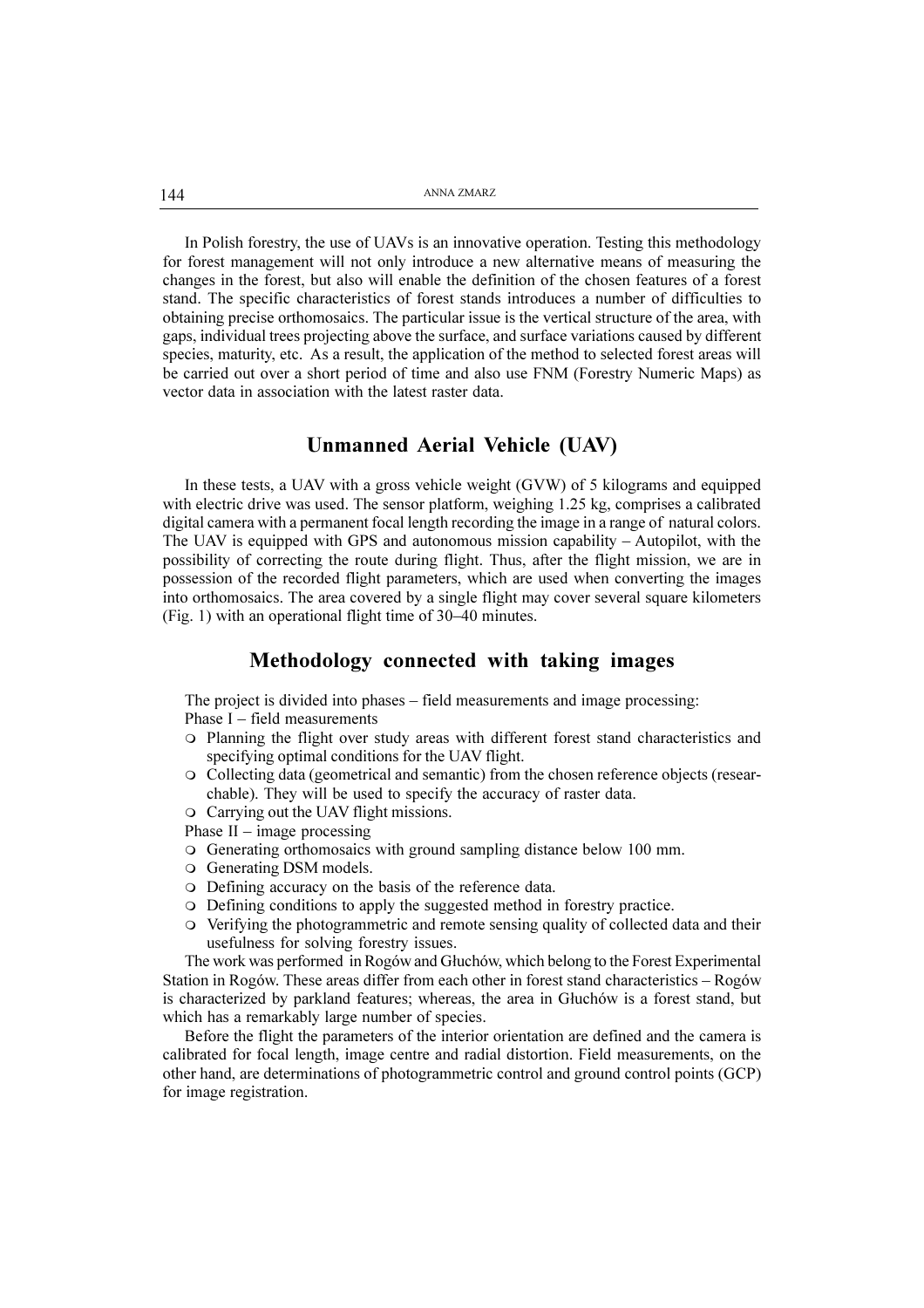Another task in preparing for the flight is to set the appropriate forward lap (80%) and side lap (60%) for the images and to obtain the target resolution of below 10 cm.

For the tests, a Sigma DP2 digital camera with a focal length of 41 mm and CMOS matrix of 3 layers, 14.06 Mpix, or a Canon 400D with focal length 24 mm and CMOS matrix 10.5 Mpix were used.

The flight takes place several hundred meters above the ground level (Fig. 2) After takeoff, the control is taken by the Autopilot which automatically executes the flight program. When the flight is completed, data are copied to the computer and later the mosaics are prepared. The final stage concerns processing the images automatically, in order to remove distortions caused by the differences in height, terrain surface and image distortion.

Theoretical calculations show that there is a possibility of obtaining orthomosaics with a pixel size below 10 cm (with position error for X and Y limited to several pixels). These calculations are verified at the end of the tests. Finally, the orthomosaics may be generated either entirely automatically or with manual control.

### Conclusions and future work

Geographical information systems and remote sensing are currently among the most dynamically developing informational fields in Polish forestry. Together they support spatial management through the use of digital data.

The UAV is a device which improves the process of gathering geographical information and will enable collecting data in short cyclic periods of time. This is beneficial for those people using such imagery for forest stand health monitoring and for registering change, especially following disaster.

The results of this project may influence further UAV development through applying different types of vehicles, with more advanced steering systems, and through applying better, high resolution digital cameras for collecting data.

#### References

- Grenzdörffer G.J., Engelb A., Teichert B., 2008: The photogrammetric potential of low-cost UAVs in forestry and agriculture. The International Archives of the Photogrammetry, Remote Sensing and Spatial Information Sciences. Vol. XXXVII. Part B1. Beijing 2008.
- Eisenbeiss H., 2008: The autonomous mini helicopter a powerful platform for mobile mapping. The International Archives of the Photogrammetry, Remote Sensing and Spatial Information Sciences. Vol. XXXVII. Part B1. Beijing 2008.
- Merino L., Caballero F., Martínez-de Dios J.R., Ferruz J. Ollero A., 2006: A cooperative perception system for multiple UAVs: Application to automatic detection of forest fires. Journal of Field Robotics, Vol. 23, 3-4: 165-184.
- Haarbrink R.B., Eisenbeiss A.H., 2008: Accurate DSM production from unmanned helicopter systems. The International Archives of the Photogrammetry, Remote Sensing and Spatial Information Sciences. Vol. XXXVII. Part B1. Beijing 2008.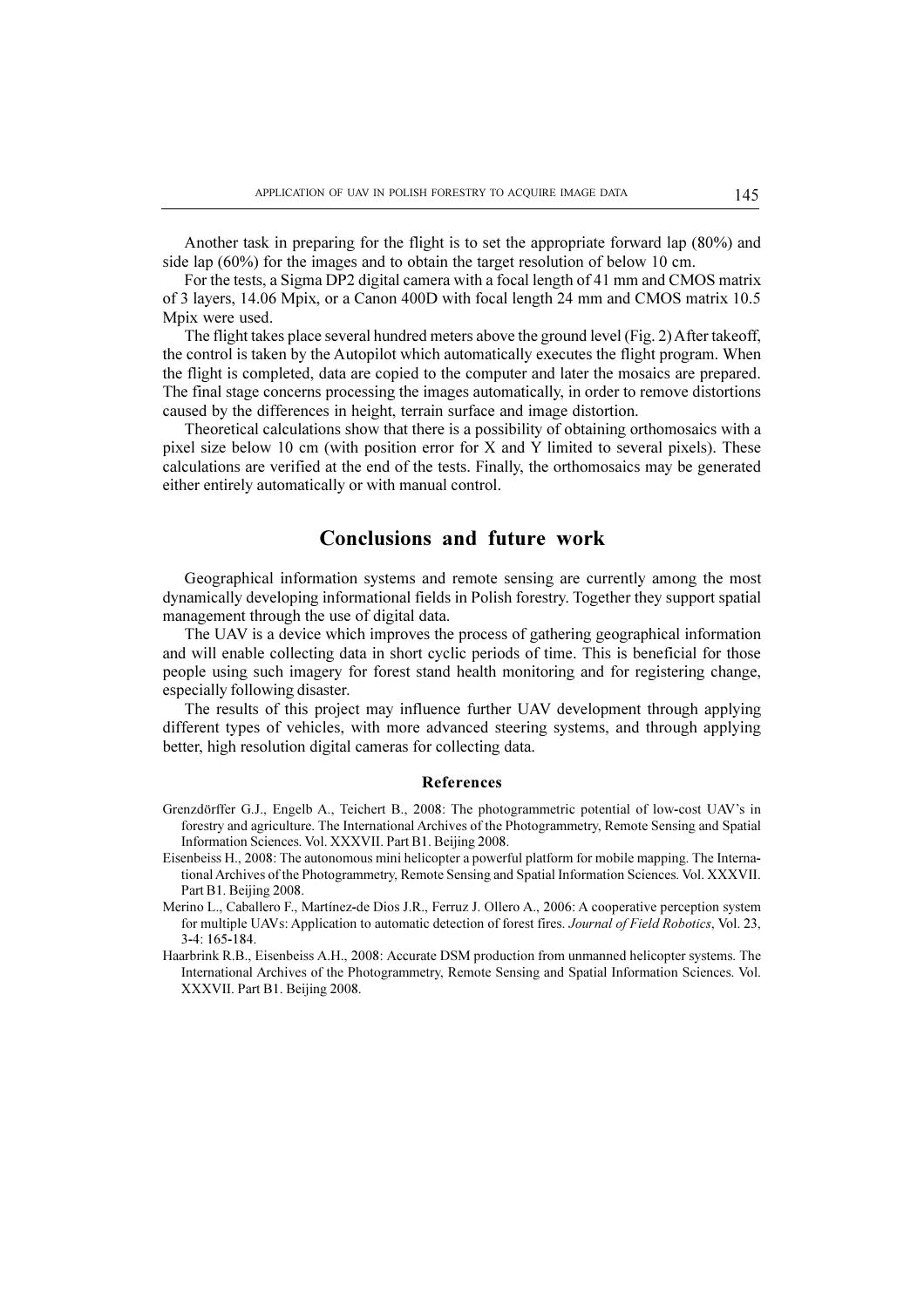146 ANNA ZMARZ

#### **Streszczenie**

Konieczność ciągłego aktualizowania zmian gospodarczych w drzewostanach wymusza stosowanie nowoczesnych metod monitorowania tych zmian. Prowadzone testy z użyciem nowoczesnego modelu latającego UAV (Unmanned Aerial Vehicle) przedstawiają nową alternatywę do pozyskiwania danych obrazowych o lesie.

Opracowanie optymalnego procesu pozyskania obrazów ortorektyfikowanych (przetworzone obrazy lotnicze poprzez usunięcie zniekształceń powodowanych różnicami wysokości powierzchni terenowej oraz nachyleniem zdjęcia) dla małych obszarów leśnych przy użyciu kamery niemetrycznej i UAV może stać się przydatnym rozwiązaniem w praktyce leśnej.

> mgr in¿. Anna Zmarz zmarz@poczta.onet.pl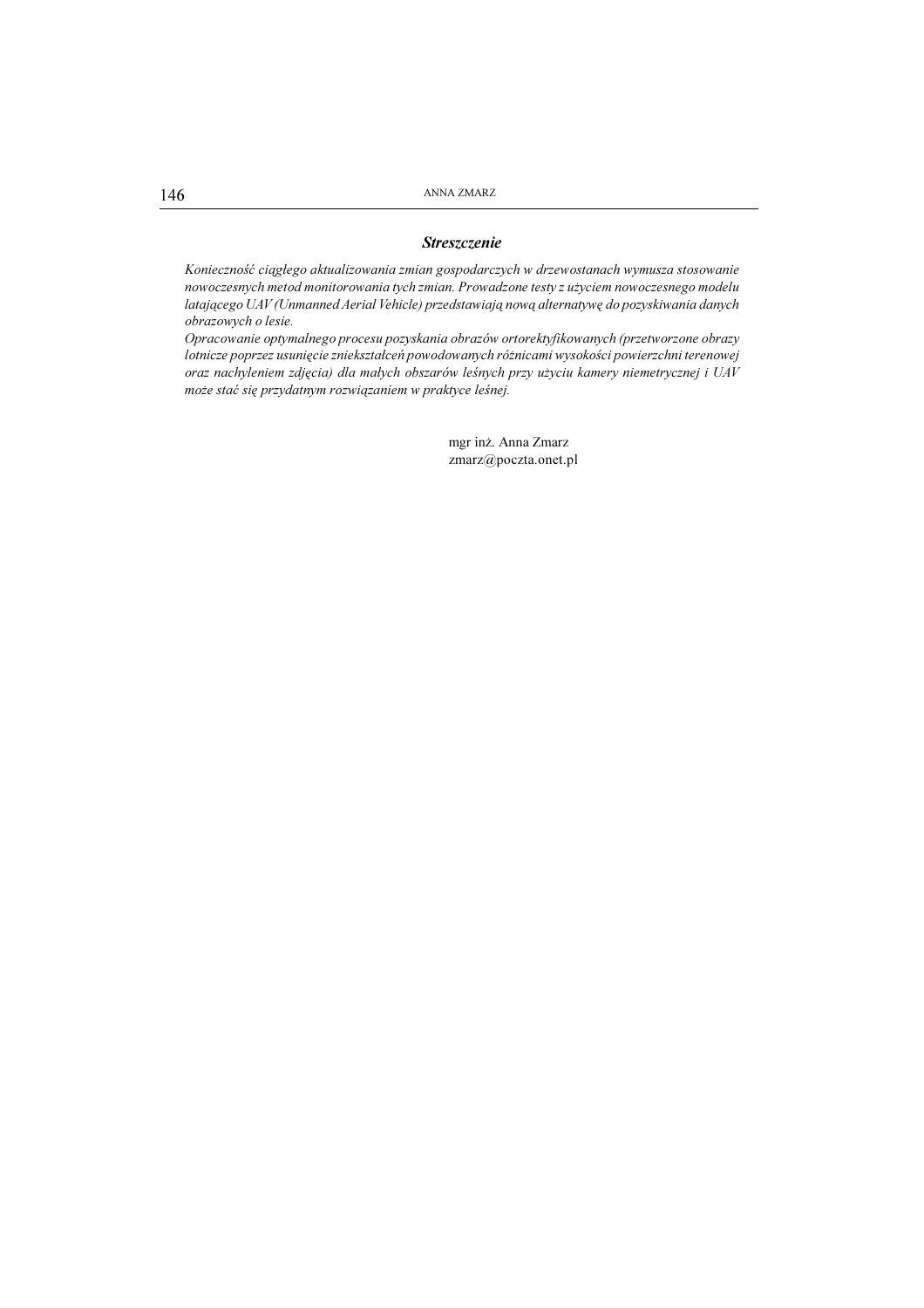

Figure 1. Flight altitude of 300 m Above Ground Level (AGL). Images taken using the Sigma DP2